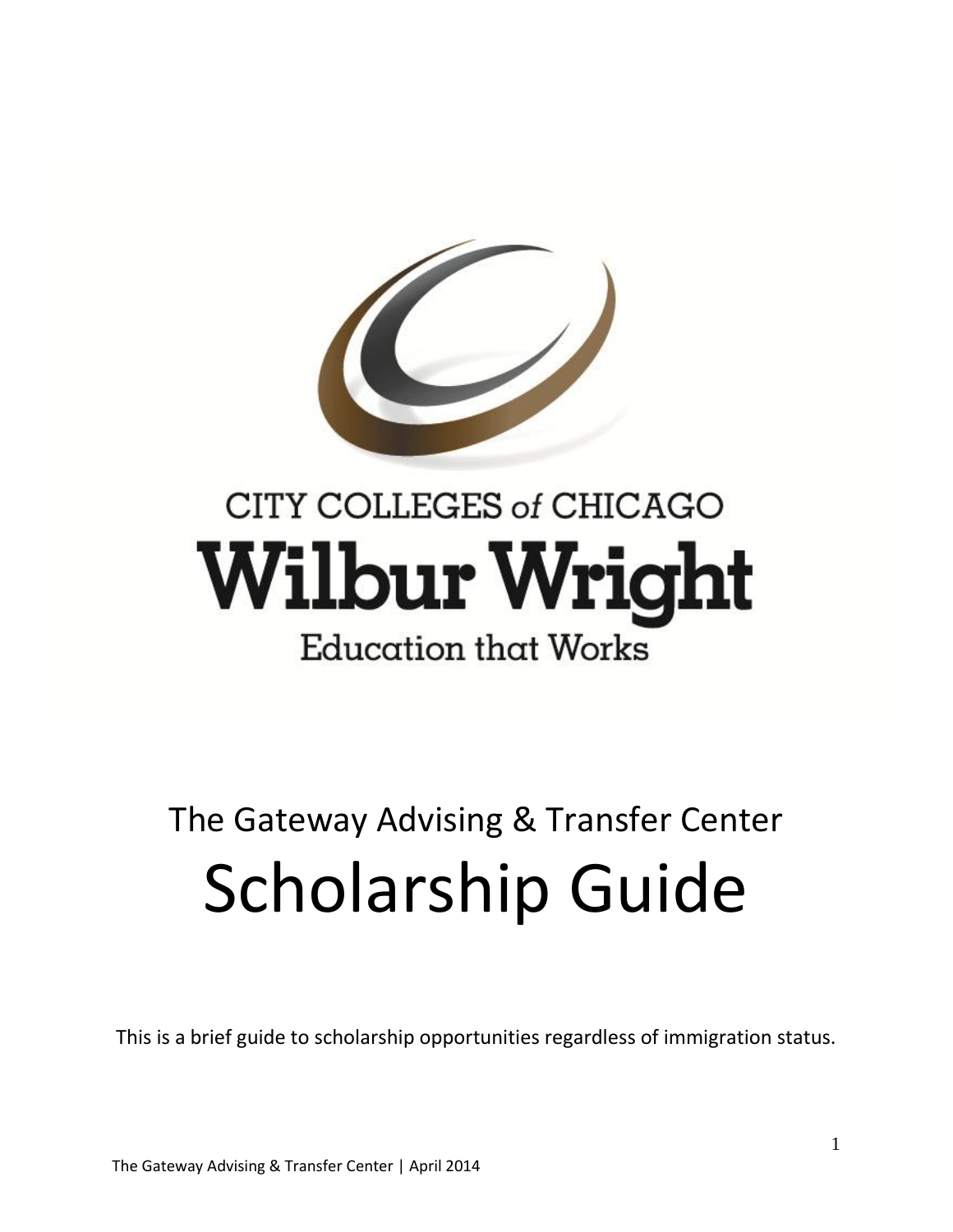#### **Table of Contents**

- II. External Scholarship Opportunities………………………………………………...……….…………....... 5
	- American Education Services (AES)
	- Buick Achievers Scholarship Program
	- Congressional Hispanic Caucus Institute, Inc. (CHCI)
	- Hobson's College View
	- Illinois Dream Fund
	- La Unidad Foundation INC.
	- LINC TELACU Education Foundation Scholarship Program
	- LULAC/LNESC
	- Mexican American Legal Defense and Education Fund (MALDEF)
	- Guadalupe A. Reyes Fiesta del Sol Scholarship
	- Scholar Search
	- United Negro College Fund (UNCF)
	- United States Hispanic Leadership Institute (USHLI)
	- Chicano Organizing & Research in Education (Core)
	- Little Village Chamber of Commerce Ambassadors Scholarship Program
	- **Illinois Latino Council on Higher Education**
	- Hispanic Student Scholarships
	- Golden Door Scholars
	- Jack Kent Cooke Undergraduate Transfer Scholarship
	- Univision's "Es El Momento" Scholarship
	- Frank Kazmierczak Memorial Migrant Scholarship
	- TYLENOL Future Care Scholarship

#### III. Links to Undocumented Friendly Colleges and Universities ……………………….....………. 9

IV. External Links that provide have additional scholarships………………………………………..15

**Disclaimer:** The providing of this information is not an endorsement for any particular organization, school or scholarship. All information is subject to change. City Colleges of Chicago is not responsible for content on external websites.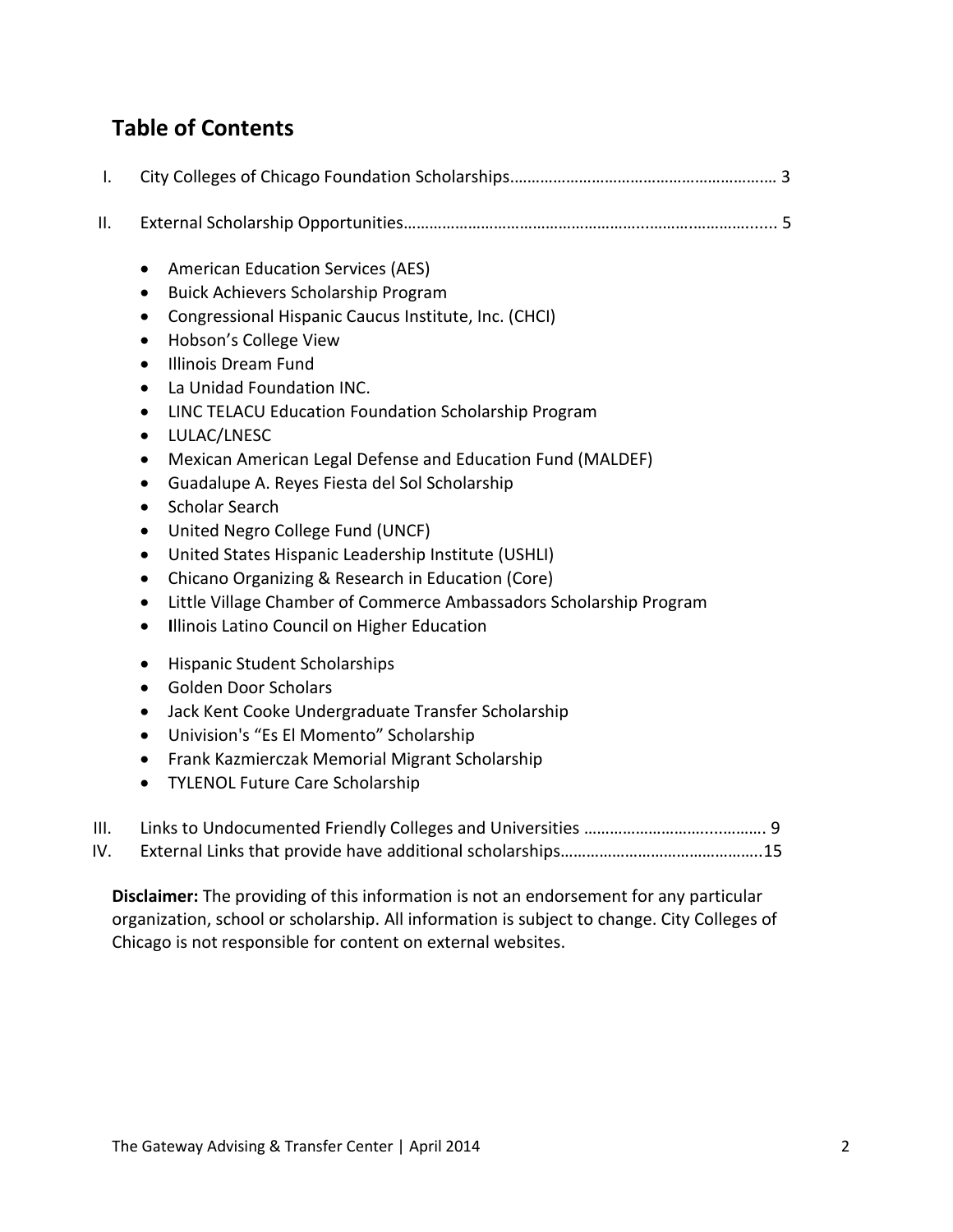# I. City Colleges of Chicago Scholarships

*Scholarship opportunities are administered through the City Colleges of Chicago Foundation. Scholarships will be awarded based on a student's academic achievements, individual goals, and recommendations.* 

*Link*: <http://www.ccc.edu/services/Pages/Scholarships.aspx> [City College of Chicago Scholarship Frequently Asked Questions](http://www.ccc.edu/departments/Pages/Scholarship-Frequently-Asked-Questions.aspx)

#### **A. Oscar E. Shabat Wright College Scholarship**

The Oscar E. Shabat Wright College Scholarship Fund was established to honor Dr. Oscar E. Shabat, founding chancellor of the City Colleges of Chicago and former professor of Social Sciences at Wright College. The purpose of the fund is to provide financial assistance for deserving students based on either scholastic merit (exclusive of financial need) or financial need. Scholarship monies are to be used to defray educational costs (tuition, fees, or books), while enrolled at Wilbur Wright College or Humboldt Park Vocational Education Center (HPVEC).

In rare cases, scholarship funds may be used as matching funds (maximum \$250 one-time scholarship) to pay a prior balance at Wright College or HPVEC.

#### **Application Deadline**:

- Fall Semester Window: June 1 July 15 at 5:00 pm
- Spring Semester Window: October 15 December 1 at 5:00 pm

**Award Amount**: \$250.00 - \$1,000.00

**Note:** High School or GED Graduate

#### **B. Paralegal Program Textbook Scholarship**

This is a student scholarship program that supports two important goals: 1) Recruiting and facilitating minority and under-represented groups in their pursuit of entering the paralegal profession and 2) Students receive scholarship funding to help support the achievement of their educational goals.

The fund was established through donations from the Paralegal Program Advisory Board.

#### **Application Deadline**:

- Fall Semester Window: June 1 July 15
- Spring Semester Window: October 15 December 1 at 5:00 pm

**Award Amount**: \$200.00 annually (\$100 each Fall/Spring semester)

**Special Criteria**: Applicants must complete an additional essay (500 words or less) describing what they hope to accomplish with their paralegal degree. The essay must be turned in with the application.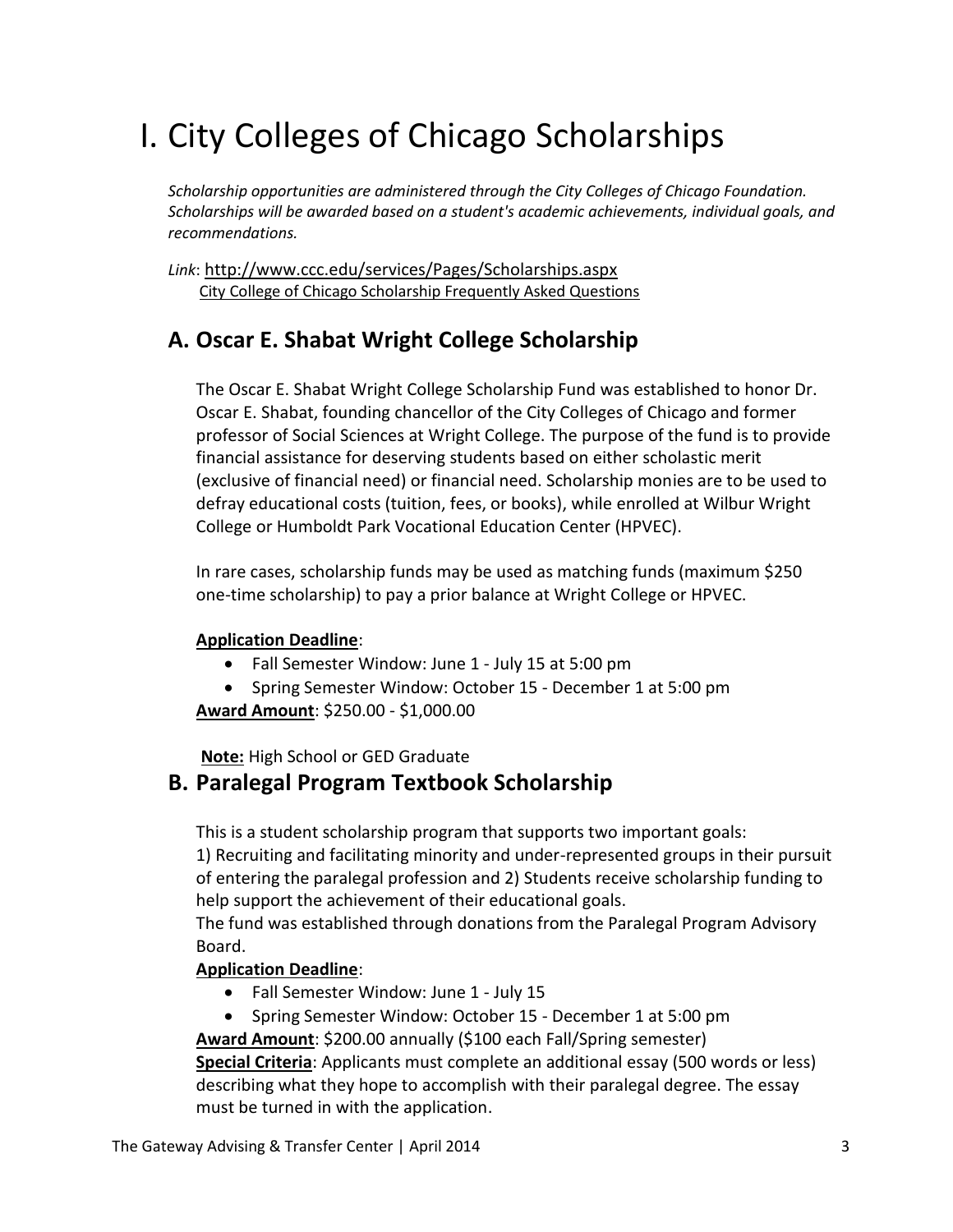#### **Eligibility Criteria**:

- Must be pursuing the AAS in Paralegal Studies;
- Candidates must have completed a minimum of 12 credit hours, including at least 6 hours toward graduation with an AAS in Paralegal Studies at the City Colleges of Chicago;
- A minimum cumulative GPA of 2.5;
- Good judicial standing and demonstrated initiative as determined by the scholarship committee;
- Must be a resident of the City of Chicago and eligible for in-district tuition rates;
- Applicants must complete an additional 500 word or less, essay describing what you hope to accomplish with your paralegal degree. The essay must be turned in with the application.

#### **C. Chicago Police and Fire Training Academy Scholarship**

The Chicago Police and Firefighters Training Academy Scholarships are tuition and fee-based scholarships. Students whose total tuition and fee expenses are met through the Pell Grant, Monetary Award Program (MAP) or other financial awards are not eligible to receive this scholarship.

#### **Application Deadline**:

- Fall Semester Window: June 1 -July 15
- Spring Semester Window: October 15 -December 1

**Award Amount**: The scholarship will cover the cost of tuition and fees associated with college credit course work at one of the City Colleges of Chicago. **Additional Criteria**:

- The scholarship may be used in the fall and spring terms only, it is not available during the summer.
- Awardees must maintain enrollment in a degree granting program at CCC during the award period.
- The scholarship is renewable for two consecutive semesters: however, students must apply each semester (by completing the scholarship renewal process in the Student Services Office) and maintain the required grade point average to qualify for continued eligibility.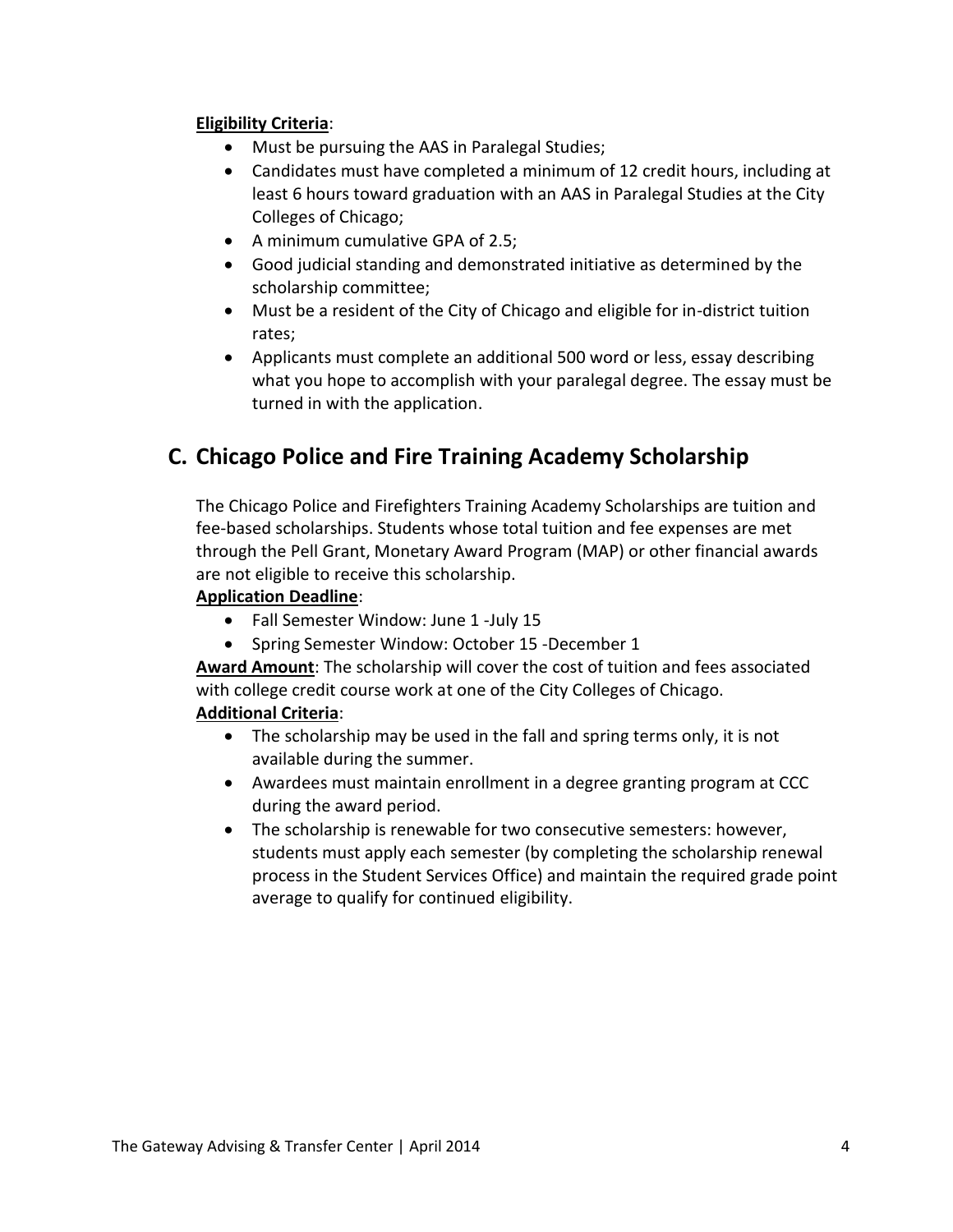#### **D. Kiki Karas Scholarship Fund**

The purpose of this scholarship is to provide monies toward tuition. A \$500.00 scholarship will be offered each semester

#### **Application Deadline**:

- Fall Semester Window: June 1 -July 15
- Spring Semester Window: October 15 -December 1

**Award Amount**: One (1) \$500.00 scholarship each semester

**Special Criteria**: The personal statement completed during the application process must include an explanation of their career choice

#### **Eligibility Criteria**:

- Must have attended Wright College for at least one semester & have a GPA of 3.0
- Student should be studying English & would like to teach at the secondary or college level or aspire to be a writer.
- Each applicant must submit an essay explaining their career choice.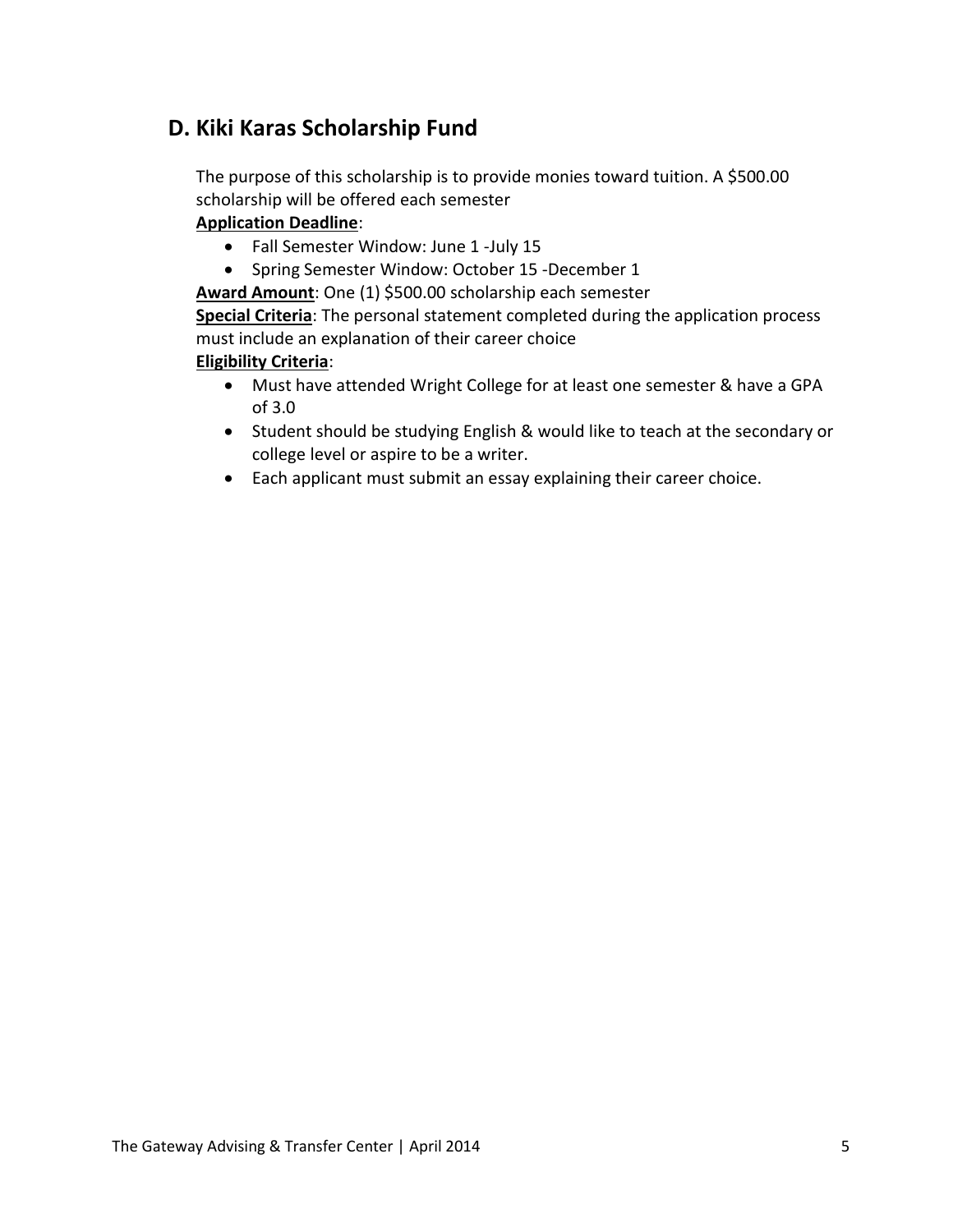# II. External Scholarships

#### **A. Buick Achievers Scholarship Program**

*Link*[: http://www.buickachievers.com/guidelines/](http://www.buickachievers.com/guidelines/) [Buick Scholarship Frequently asked Questions](http://www.buickachievers.com/faq/#majors)

The Buick Achievers Scholarship Program wants to reward students who have succeeded both inside and outside of the classroom—and who may not be able to attend college without financial assistance.

**Application Open**: Its generally open on January 6 and closes on Febuary 28. **Award Amount**: 100 applicants will Up to \$25,000.

**Note:** Must be Citizen or Permanent Resident. It's a renewable Scholarship and can be only at any four-year accredited college or university in the United States or Puerto Rico (excluding proprietary and online schools).

#### **B. Congressional Hispanic Caucus Institute, Inc. (CHCI)**

*Link:* <http://www.chci.org/scholarships/>

CHCI's educational services are designed to provide Latino students with the tools and resources they need to succeed in attaining a higher education. CHCI's web site contains information on college preparation, scholarships, internships, fellowships and a section for parents to assist them in successfully guiding their children from K-12 education to the university setting.

**Application Deadline**: It opens around early spring and April 16. Check website for any changes.

**Award Amount**: \$1,000 – 2,500 **Note:** Must be Citizen or Permanent Resident

#### **C. Hobson's College View**

*Link*: [www.collegeview.com/financialaid/salliemae.jsp](http://www.collegeview.com/financialaid/salliemae.jsp)

Collegeview.com is a scholarship search engine which reaches millions of students, parents, and counselors in North America and around the world who are actively exploring higher education options and career opportunities. The web site includes an online guide highlighting Hispanic colleges and universities.

**Note:** Create an account and use their Scholarship search engine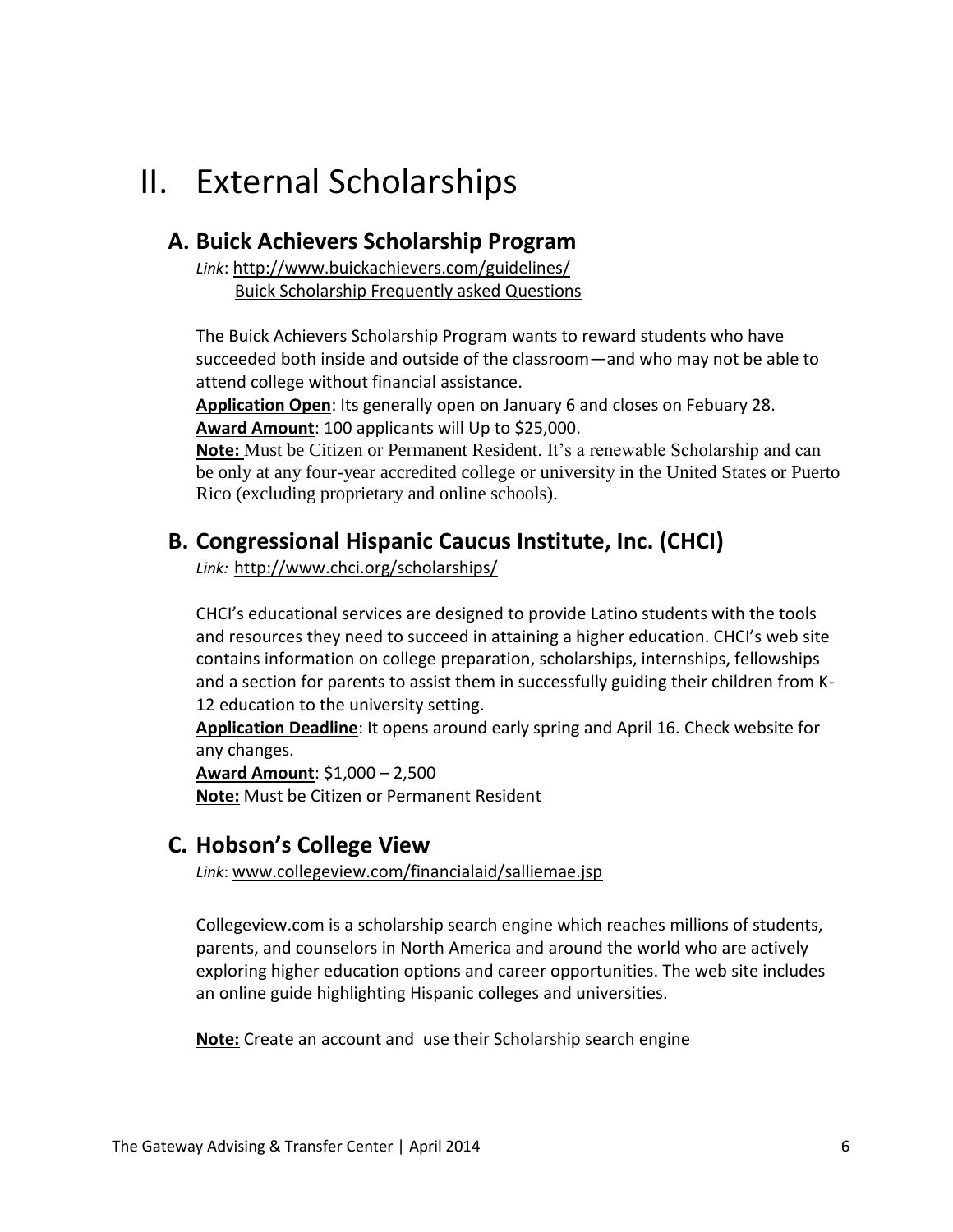#### **D. Guadalupe A. Reyes Fiesta del Sol Scholarship**

*Link:* <http://fiestadelsol.org/scholarship/>

The Guadalupe A. Reyes Fiesta del Sol Scholarship Program has celebrated over a decade of awarding scholarships to students from the Southwest side of the city and beyond. Due to Guadalupe A. Reyes' dedication and commitment to people in need, the Scholarship Program has been renamed in her honor. The Scholarship Program offers an opportunity for students to get \$1,500 for their college expenses, but more than that, they strive to give students an opportunity to exercise leadership skills, relationship building and teamwork.

**Application Deadline**: It opens early spring and closes on March 14. Check website the for any changes

**Award Amount**: \$1,500

#### **Eligibility:**

 Be or become a volunteer at Pilsen Neighbors Community Council/Fiesta del Sol

• Be Latino/a and live on the Southwest side of Chicago within the following boundaries: Between 16th Street and 79th Street and between Cicero Avenue (4800 West) and Canal Street (500 West);

#### **E. Illinois Dream Fund**

*Link:* <http://illinoisdreamfund.org/index.html>

The Illinois Dream Fund Scholarship seeks to create access to financial resources to further growth and development for the immigrant leaders of tomorrow. **Application Open**: Opens around December and generally closes on March 15, **Award Amount**:

- 2 year institutions: Tuition up to \$2,000
- 4 year institutions: Tuition up to \$6,000 towards first Bachelor degree **Note:** Must be Undocumented

#### **F. La Unidad Latina Foundation Inc.**

*Link:* [www.lulfoundation.org/Apply/tabid/60/Default.aspx](http://www.lulfoundation.org/Apply/tabid/60/Default.aspx)

La Unidad Latina Foundation awards scholarship grants to worthy and needy students for the pursuit of higher education. Scholarships are available on a competitive basis to Hispanic students enrolled at community colleges, at four-year institutions, and in graduate programs.

Application Deadline: For the fall semester, January 1<sup>st</sup> through February 15th deadline and For the Spring semester, September 1<sup>st</sup> through October 15th deadline. **Award Amount:** \$250 to \$1000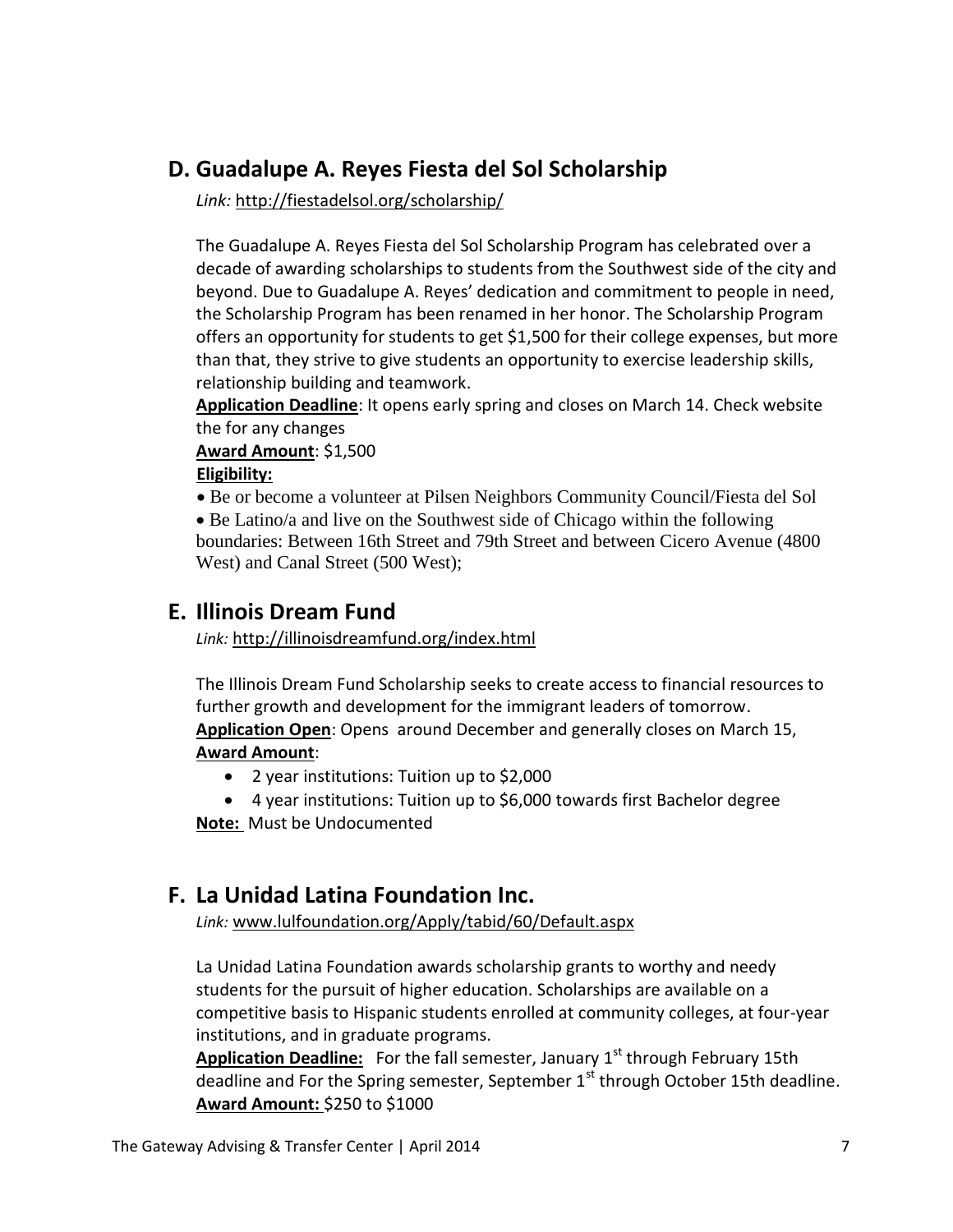**Note:** Open to all Hispanic students regardless of status. GPA must be 2.80 and up out of a 4.0 GPA Scale. This scholarship is for those that are enrolled in a four year college pursuing a Bachelor or Master degree

#### **G. LINC TELACU Education Foundation Scholarship Program**

*Link:* <http://telacu.com/site/en/home/education/applications.html>

Administered by the TELACU Education Foundation, the Scholarship Program was created in 1983 to develop and empower new generations of leaders in the communities it serves.

**Application Deadline:** TBD (March 22, 2013) Refer to website for more information. **Award Amount:** \$500 - \$5,000

**Note:** Must be first generation college student; must be a permanent resident of Illinois. The Website is currently unavailable, but it's going to reopen on April 7, 2014.

#### **H. LULAC National Scholarship Fund**

*Link:* [http://www.lnesc.org/site/338/Scholarships/LUL AC-National-Scholarship-Fund](http://www.lnesc.org/site/338/Scholarships/LUL%20%20AC-National-Scholarship-Fund)

LNESC and LULAC established the LNSF to help youth in underserved communities make the dream of college enrollment a reality. LNSF is a unique partnership between grassroots advocates and corporations to fund educational opportunities for deserving youth across the U.S. Every dollar raised by local LULAC Councils is matched by corporate partners secured by LNESC to increase the amount given in both the council and corporation's name. This model results in a true grassroots/corporate partnership for the empowerment of the Latino community. Former recipients of LNSF scholarships are now leaders in fields of business, science, government, and education. **Application Open:** It opens in January and closes around March 31 **Award Amount:** \$250 - \$2,000 **Note:** Open to all, regardless of status

#### **I. Scholar Search**

*Link:* [www.scholarsite.com](http://www.scholarsite.com/)

Student may use this site to search for scholastic financial aid quickly and accurately without losing time and privacy by entering personal information.

**Note:** Create an account and use the Scholarship search engine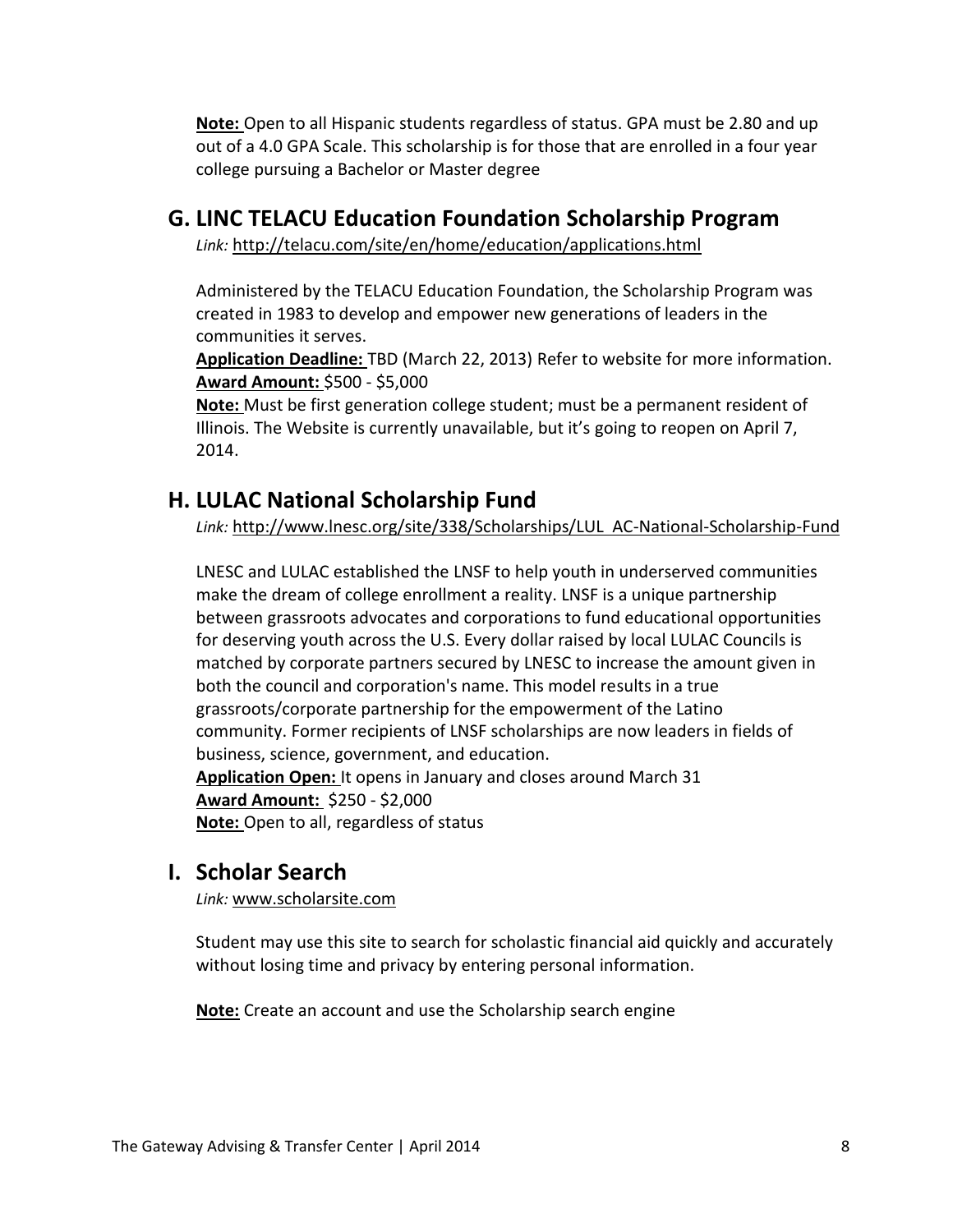#### **J. United Negro College Fund (UNCF)**

*Link:* <https://scholarships.uncf.org/>

UNCF (United Negro College Fund) is the nation's largest and most effective minority education organization. UNCF provides operating funds for 37 member historically black colleges and universities [\(HBCUs\)](http://uncf.org/sections/MemberColleges/SS_AboutHBCUs/about.hbcu.asp), scholarships and internships for students at about 900 institutions and faculty and administrative professional training. **Note:** Scholarship search engine open to Citizens and Permanent Residents

#### **K. United States Hispanic Leadership Institute (USHLI)**

*Link:* <http://www.ushli.org/student>

USHLI is one of the most powerful, nationally and internationally recognized Latino organizations in the country by organizing and conducting nonpartisan voter registration and leadership development programs in 40 states. The Dr. Juan Andrade Scholarship for Young Hispanic Leaders was established by the USHLI Board of Directors in 1994.

**Award Amount:** \$500 - 1,000

#### **Eligibility Requirements:**

- To qualify, applicants must be enrolled or accepted for enrollment as a fulltime student in a four-year institution in the U.S. or U.S. territories, and demonstrate a verifiable need for financial support.
- At least one parent must be of Hispanic ancestry.

**Note:** Open to all regardless of immigration status; however, one parent must be of Hispanic ancestry. This link has several scholarships in its list, check each for more information.

### **L. Chicano Organizing & Research in Education (Core) <http://www.ca-core.org/>**

This Scholarship was founded with the intent of providing a direct response to what is an unfair immigration system that continues to deprive aspiring new scholars from continuing their education in the only country they have ever known, the U.S. As such, we find it imperative to provide a scholarship that attempts to alleviate the enormous financial burden of going to college until comprehensive immigration reform is passed and implemented in this country.

**Application Deadline:** February 22, Check the website for information on when the application will open.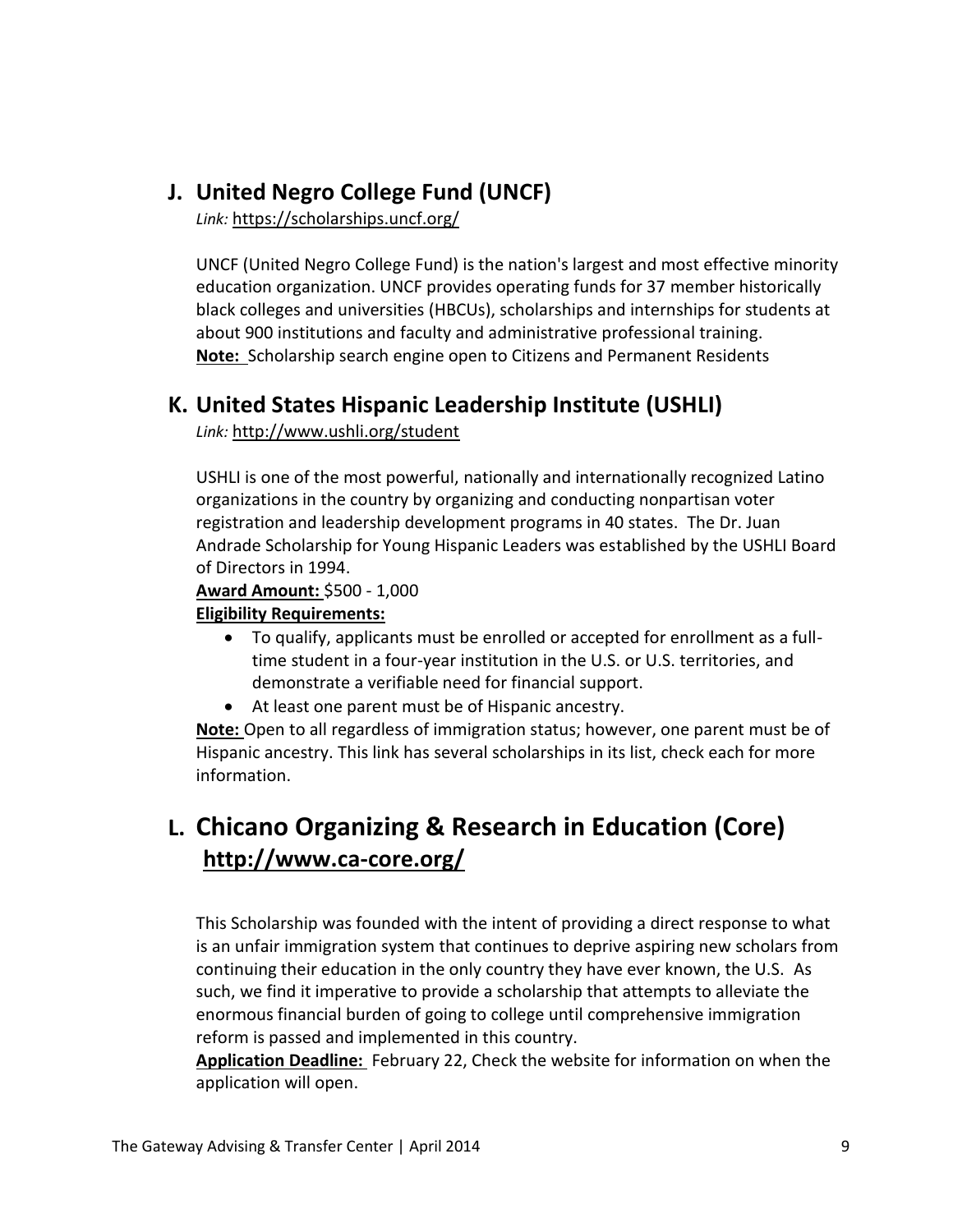**Eligibility Requirements:** Applicants must be or will be a high school/GED graduate who will enroll for the first time in an accredited college or university in the U.S. or Puerto Rico.

**Note**: Open to all, regardless of status

### **M. Little Village Chamber of Commerce Ambassadors Scholarship Program <http://littlevillagechamber.org/scholarship-application/>**

We are proud to serve the large Latino population in the Chicago land area. Our vision is to strengthen our communities by advancing the college education of Latino Students through our Ambassador Scholarship Program. During the program's 6 year history, the LV Chamber has awarded more than 170 scholarships in excess of \$450 thousand to Hispanic students in Little Village and surrounding communities

- o **Application Open:** Opens early spring, deadline is April 4.
- o **Award Amount:** Unknown, Check the website for further updates
- o **Eligibility Requirements:** Be a graduating high school senior, class of 2014, or an undergraduate/graduate student having completed 12 college credits. Be enrolled full-time in a degree-seeking program at a four-year U.S. accredited university or a two year U.S. community college for the 2014 college academic year (enrollment is verified in the fall of 2014). Have a minimum cumulative grade point average (GPA) of 3.0 on a 4.0 scale (high school senior) or 2.8 on a 4.0 scale (undergraduate/ graduate). Be residing in the following Chicago, Illinois, Zip codes: 60608, 60609, 60623, 60632 and 60629.
- o **Note:** No information was given about Citizen Statues requirement, but check the website for further updates

# **N. I**llinois **La**tino **C**ouncil on **H**igher **E**ducation

#### <http://ilache.com/>

The Illinois Latino Council on Higher Education (ILACHE) is pleased to offer two \$1000 scholarships to Latino/students in Illinois who exhibit outstanding commitment to learning, community service, and leadership. ILACHE is an action oriented, independent advocacy group for Latinos in higher education in the areas of access and equity as it relates to employment, college admission, and legislation in the State of Illinois.

- o **Application Deadline:** May 1, Check website for more information on when the application opens.
- o **Award Amount:** Two \$1,000 scholarships will be awarded.
- o **Eligibility Requirements:** No Citizenship or Permanent Residents required. Applications are considered complete when a scholarship application, essay, and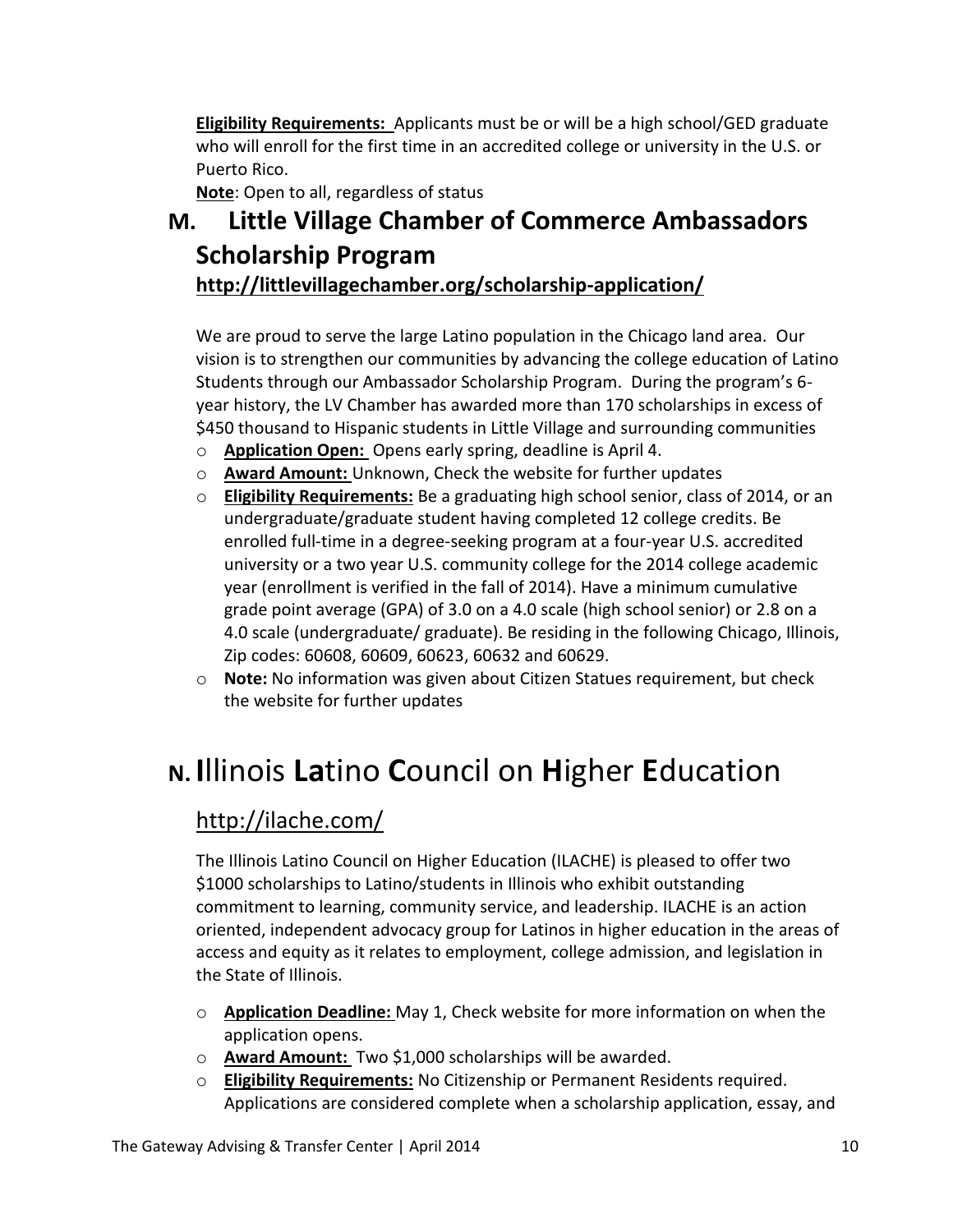all required supporting documents are received. Letters of recommendation and the official transcript must be collected by you (the applicant) in sealed envelopes and mailed together.

## **O.**Hispanic Student Scholarships

#### <http://latinocollegedollars.org/>

Hispanic Student Fund is a scholarship search engine for Latinos. Latinos use this site to search for scholarships to help them continue their education. It's a website with an up to date database of over \$2.4 million in scholarships.

### **P.** Golden Door Scholars <http://www.goldendoorscholars.org/students.html>

Our goal is to change the trajectory of undocumented students' lives through creating scholarship opportunities and increasing awareness. The Golden Door Scholars program aims to send a handful of local students to college while increasing awareness across the Carolinas. Our goal is to start a national movement to educate students, teachers and families and to ultimately inspire change in as many lives as possible.

**Application Deadline:** November is the deadline. Check website for when the application opens.

**Award Amount:** Full tuition, room and board for a four-year degree. Students attending a community college are welcome to apply.

**Eligibility Requirements:** No proof of citizenship or permanent, Applicants must be eligible for DACA (Deferred Action for Childhood Arrivals).

**Note:** This scholarship is open to everyone in United states.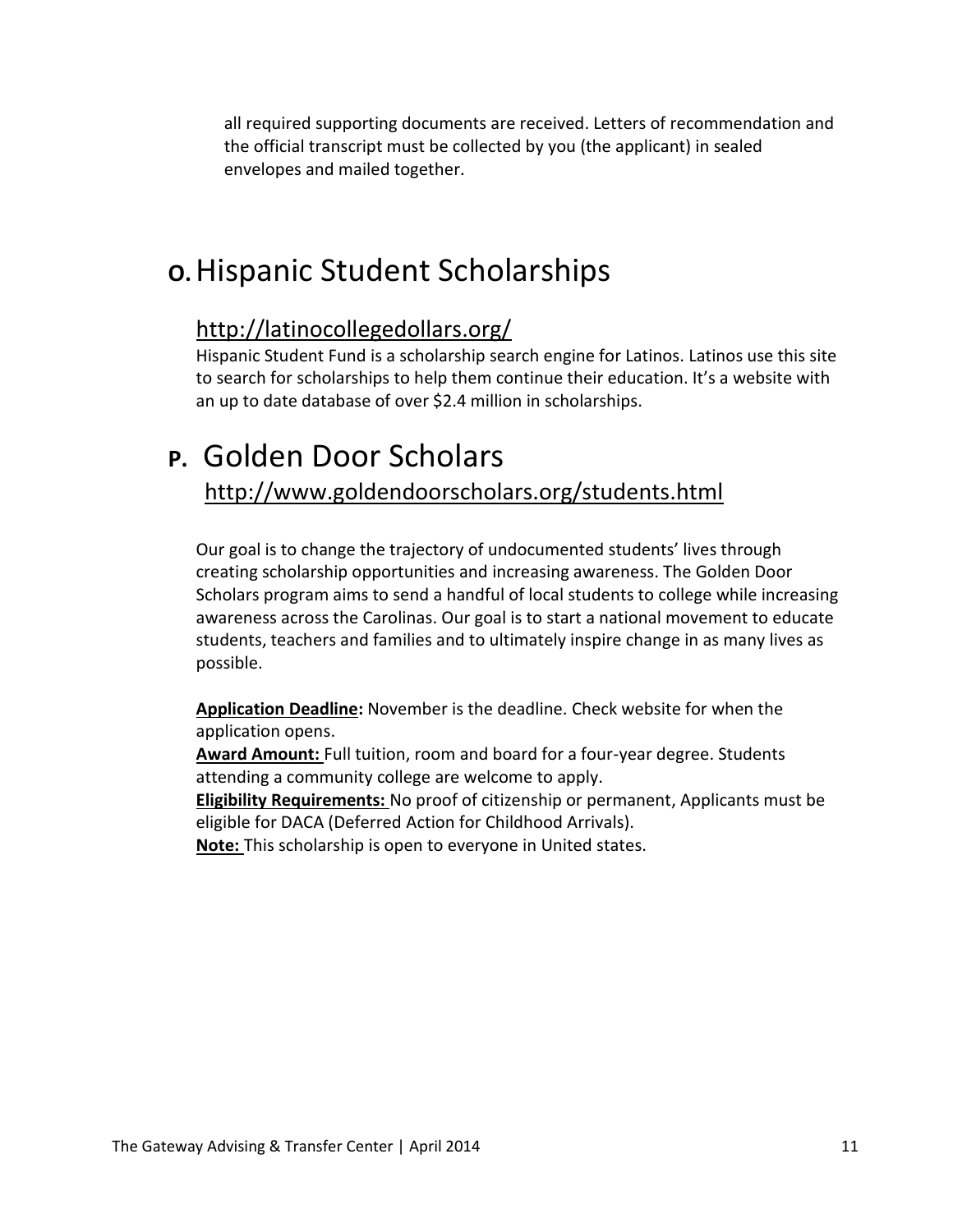### **Q.**Jack Kent Cooke Undergraduate Transfer Scholarship

### **[http://www.jkcf.org/scholarship-programs/undergraduate](http://www.jkcf.org/scholarship-programs/undergraduate-transfer/)[transfer/](http://www.jkcf.org/scholarship-programs/undergraduate-transfer/)**

The Jack Kent Cooke Foundation Undergraduate Transfer Scholarship makes it possible for the nation's top community college students to complete their bachelor's degrees by transferring to a four-year college or university. The Foundation provides up to \$30,000 per year to each of approximately 75 deserving students selected annually, making it the largest private scholarship for two-year and community college transfer students in the country.

- $\bullet$
- **Application Deadline: (Phase 1)** Opens on September 12 and due by November 7, **(Phase 2)** Opens on November 26 due by December 16
- **Award Amount:** 75 students will win up to \$30,000
- **Eligibility Requirements:** Be a current student at an accredited US community college or two-year institution with sophomore status as of December 31, 2013, or a recent graduate (since spring 2009). Plan to enroll in a full-time baccalaureate program at an accredited college or university in the fall of 2014. Have a cumulative undergraduate grade point average of 3.5 or better on a 4.0 scale (or the equivalent). Not have previously been nominated for the Jack Kent Cooke Foundation Undergraduate Transfer Scholarship
- **Note:** All applicants start in Phase 1, then when Phase 2 starts selected applicants will be invited to proceed to Phase 2 of the application.

# **R.** Univision's "Es El Momento" Scholarship

#### **<https://www.scholarshipaid.net/app/univision/>**

**Application Deadline:** Opens on October 8 and the deadline is November 8 **Award Amount:** \$5,000

**Eligibility Requirements:** High school senior, community college student, or undergraduate student enrolled in a 4-year university Be a Latino/a student, have a minimum grade point average (GPA) of 3.00 on a scale of 4.00, and have a history of extracurricular activities.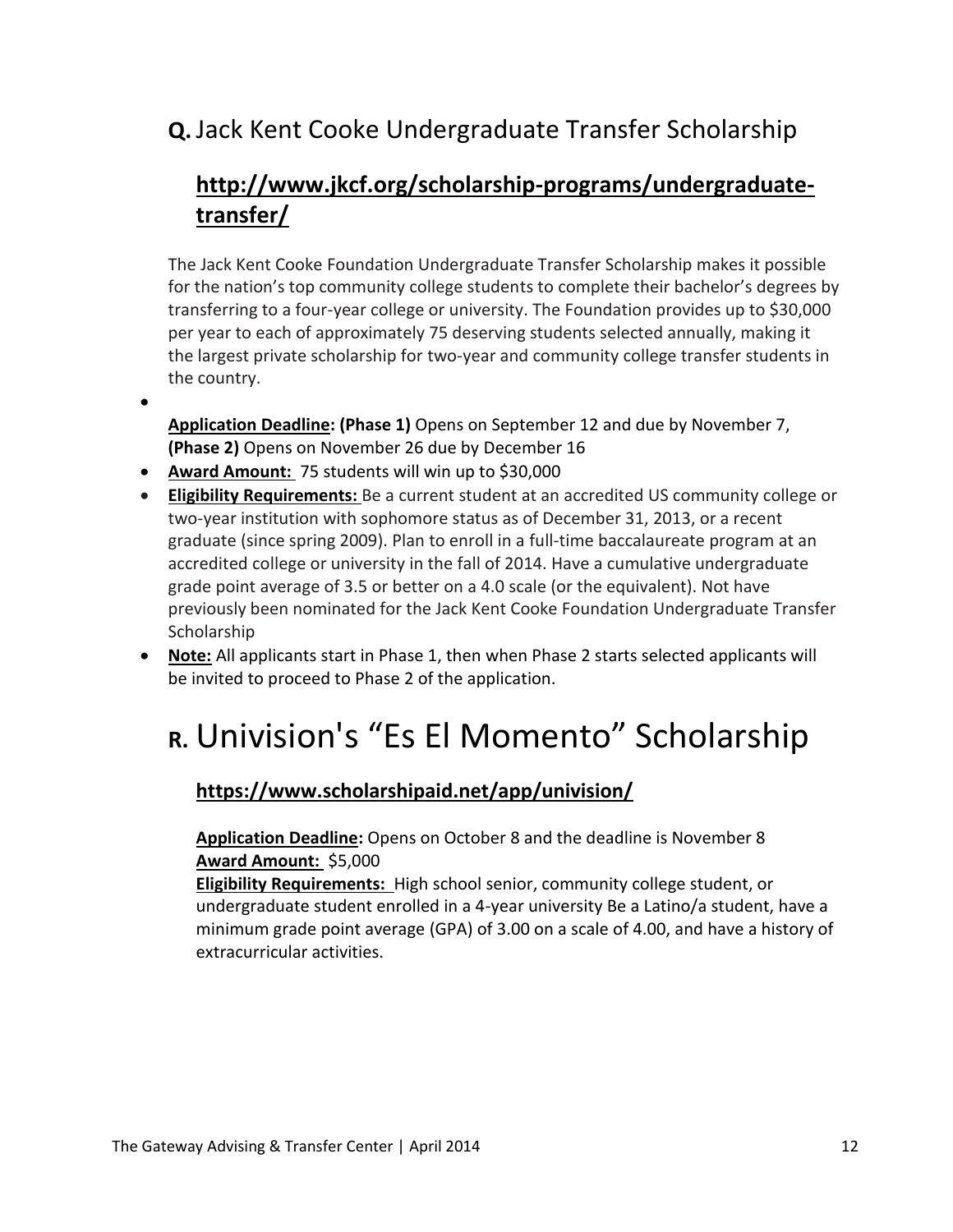## **S.** Frank Kazmierczak Memorial Migrant Scholarship <http://www.migrant.net/migrant/scholarships/kazmierczak.htm>

The purpose of this scholarship is to serve as a living tribute to Frank Kazmierczak, a long time migrant educator, by offering an annual award in the amount of \$1,000 for postsecondary scholarship assistance to a migrant student who wishes to pursue a career in teaching.

- o **Application Deadline:** February 1, Check website for information on when the application opens.
- o **Award Amount:** \$1,000
- o **Eligibility Requirements:** Child of a migrant worker or a migrant worker (priority will be given to those with mobility in the last 3 years). Teaching as a career goal, Scholastic achievement, Financial need.

### **T. TYLENOL Future Care Scholarship <http://www.tylenol.com/news/scholarship>**

If you have chosen to pursue a career that's all about taking care of others, the makers of TYLENOL® want to help take care of up to \$10,000 of your tuition. Now in its 24th year, the TYLENOL® Future Care Scholarship Program helps students getting a healthcare-related education to manage the rising costs of education. Since we believe people just like you are the future of healthcare, we'll be awarding a total of \$250,000 in scholarships. 40 winners will receive awards of either \$5,000 or \$10,000. We encourage any student who is pursuing a career in healthcare to apply. The future needs you!

- o **Application Deadline:** June, Refer to the website on when the application becomes available.
- o **Award Amount:** \$5,000 or \$10,000
- o **Eligibility Requirements:** Student must be pursuing a healthcare-related degree. Scholarships are awarded based on leadership qualities, academic excellence and community involvement. Students can apply electronically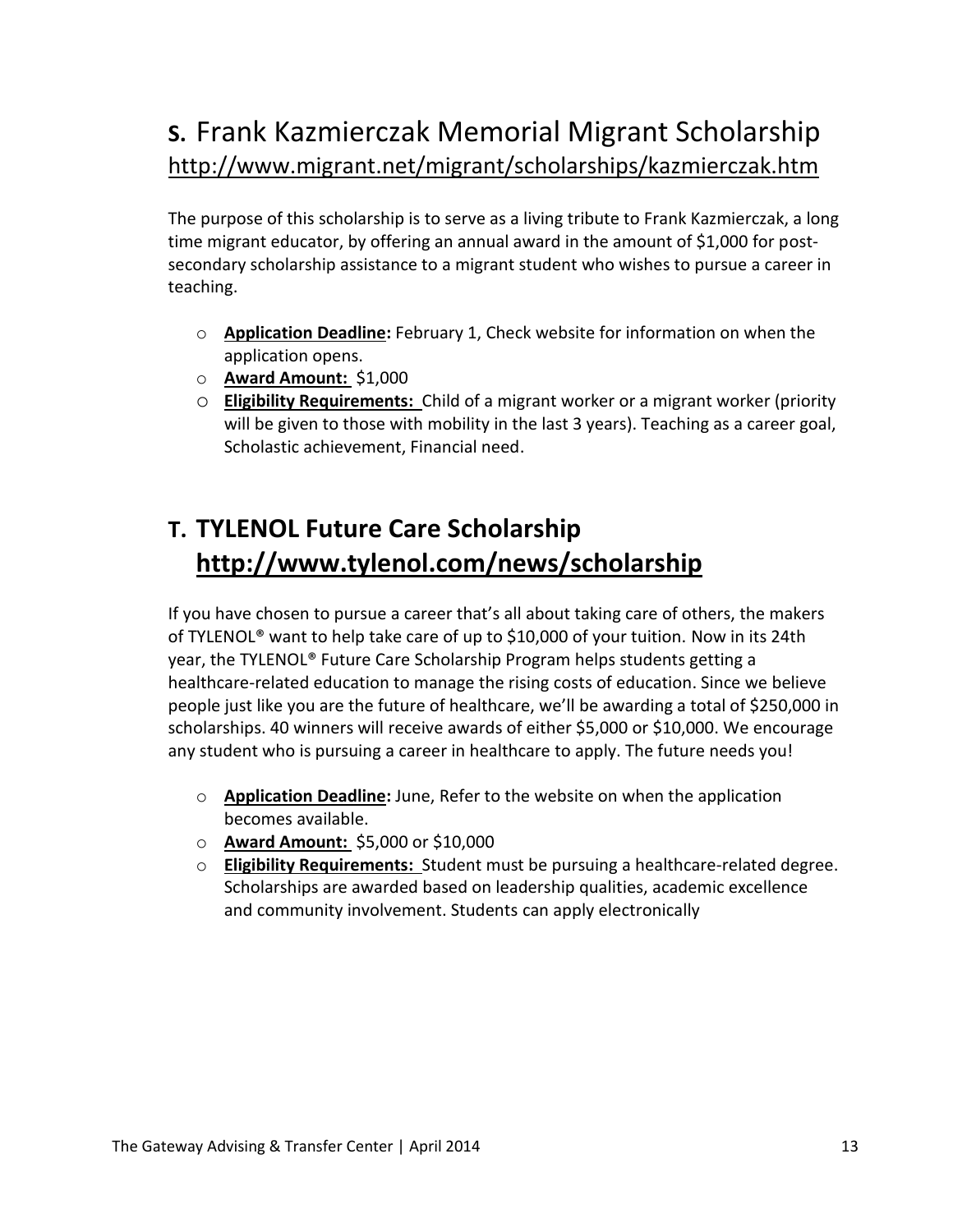# III. Colleges and Universities

Below is a list of schools which serve students regardless of immigration status. By clicking on the school you will be linked to their scholarship page. For detailed information on undocumented friendly scholarships and/or how to navigate the admission process at each institution, please refer to ICIRR's Private Scholarship Guide.

[http://icirr.org/sites/default/files/student\\_guide\\_for\\_illinois\\_undocumented\\_students\\_drea](http://icirr.org/sites/default/files/student_guide_for_illinois_undocumented_students_dream_act.pdf) [m\\_act.pdf](http://icirr.org/sites/default/files/student_guide_for_illinois_undocumented_students_dream_act.pdf)

#### **A. Illinois Colleges & Universities**

[AURORA UNIVERSITY](http://www.aurora.edu/admission/financialaid/types-of-aid/scholarships.html#axzz2eiv8x67V) [BRADLEY UNIVERSITY](http://www.bradley.edu/academic/departments/imet/scholarships/) [CHICAGO STATE UNIVERSITY](http://www.csu.edu/financialaid/scholarshipinformation.htm) [COLLEGE OF DUPAGE](http://www.cod.edu/tuition/financial_aid/scholarships.aspx) [COLLEGE OF LAKE COUNTY](http://www.clcillinois.edu/financialaid/foundation.asp) [DEPAUL UNIVERSITY](http://driehaus.depaul.edu/admission/awards-and-scholarships/Pages/default.aspx) [DOMINICAN UNIVERSITY](http://public.dom.edu/admission/undergraduate/scholarships/transfer) [EASTERN ILLINOIS UNIVERSITY](http://www.eiu.edu/~transfer/prospective_scholarships.php) [ELMHURST COLLEGE](http://public.elmhurst.edu/finaid/1288677.html#transfer) [ILLINOIS COLLEGE](http://www.ic.edu/default.aspx?RelID=618307&issearch=scholarships#item618312) [IILLINOIS](http://admissions.iit.edu/undergraduate/finances/scholarships) [INSTITUTE OF TECHNOLOGY](http://admissions.iit.edu/undergraduate/finances/scholarships) [ILLINOIS STATE UNIVERSITY](http://financialaid.illinoisstate.edu/scholarships/) [ILLINOIS WESLEYAN UNIVERSITY](http://www.iwu.edu/finaid/grants/SG_Types.html) [KNOX COLLEGE](http://www.knox.edu/admission-and-financial-aid/scholarships/transfer-student-scholarships.html) [LAKE FOREST COLLEGE](http://www.lakeforest.edu/admissions/apply/transfer/clc.php) [LEWIS UNIVERSITY](http://www.lewisu.edu/admissions/finaid/scholarships.htm)

[LINCOLN CHRISTIAN UNIVERSITY](https://www.lincolnchristian.edu/financial-aid/scholarships.php) [LOYOLA UNIVERSITY CHICAGO](http://www.luc.edu/finaid/scholarships_auto.shtml) [NORTHEASTERN ILLINOIS](http://www.neiu.edu/Academics/College%20of%20Education/Scholarships/scholarships.html) **[UNIVERSITY](http://www.neiu.edu/Academics/College%20of%20Education/Scholarships/scholarships.html)** [NORTHERN ILLINOIS UNIVERSITY](http://www.scholarships.niu.edu/scholarships/) [NORTH CENTRAL COLLEGE](http://northcentralcollege.edu/financial-aid/transfer-scholarships) [OAKTON COMMUNITY COLLEGE](http://www.oakton.edu/giving/ways_to_give/scholarships/index.php) [ROOSEVELT UNIVERSITY](http://www.roosevelt.edu/FinancialAid/FATypes/StateScholarships.aspx) [SOUTHERN ILLINOIS](http://scholarships.siu.edu/types/transfer/index.html) [UNIVERSITY CARBONDALE](http://scholarships.siu.edu/types/transfer/index.html) [SOUTHERN ILLINOIS](http://www.siue.edu/admissions/admissions-scholarships.shtml) [UNIVERSITY-EDWARDSVILLE](http://www.siue.edu/admissions/admissions-scholarships.shtml) [UNIVERSITY OF ILLINOIS](http://www.admissions.illinois.edu/cost/scholarships.html) [URBANA CHAMPAIGN](http://www.admissions.illinois.edu/cost/scholarships.html) [UNIVERSITY OF SAINT FRANCIS](https://www.stfrancis.edu/admissions/financial-aid/transfer-scholarships-grants/#.UjNN26ymWRg) [WESTERN ILLINOIS UNIVERSITY](http://www.wiu.edu/student_services/scholarship/transferScholarships.php)

#### **B. Out-of-state Colleges & Universities**

[CORNELL COLLEGE](http://cornellcollege.edu/financial-assistance/types-of-assistance/Cornell-Scholarships/index.shtml) [MARQUETTE UNIVERSITY](http://www.marquette.edu/explore/scholarships.shtml) [NORTHERN MICHIGAN UNIVERSITY](http://www.nmu.edu/financialaid/nmugrants) [SAINT LOUIS UNIVERSITY](http://www.slu.edu/x14444.xml) [SETON HALL UNIVERSITY](http://www.shu.edu/applying/undergraduate/scholarships.cfm) [UNIVERSITY OF WISCONSIN-](http://www.uwp.edu/departments/scholarships/index.cfm)[PARKSIDE](http://www.uwp.edu/departments/scholarships/index.cfm) [WARTBURG COLLEGE](http://www.wartburg.edu/finaid/scholarships.aspx)